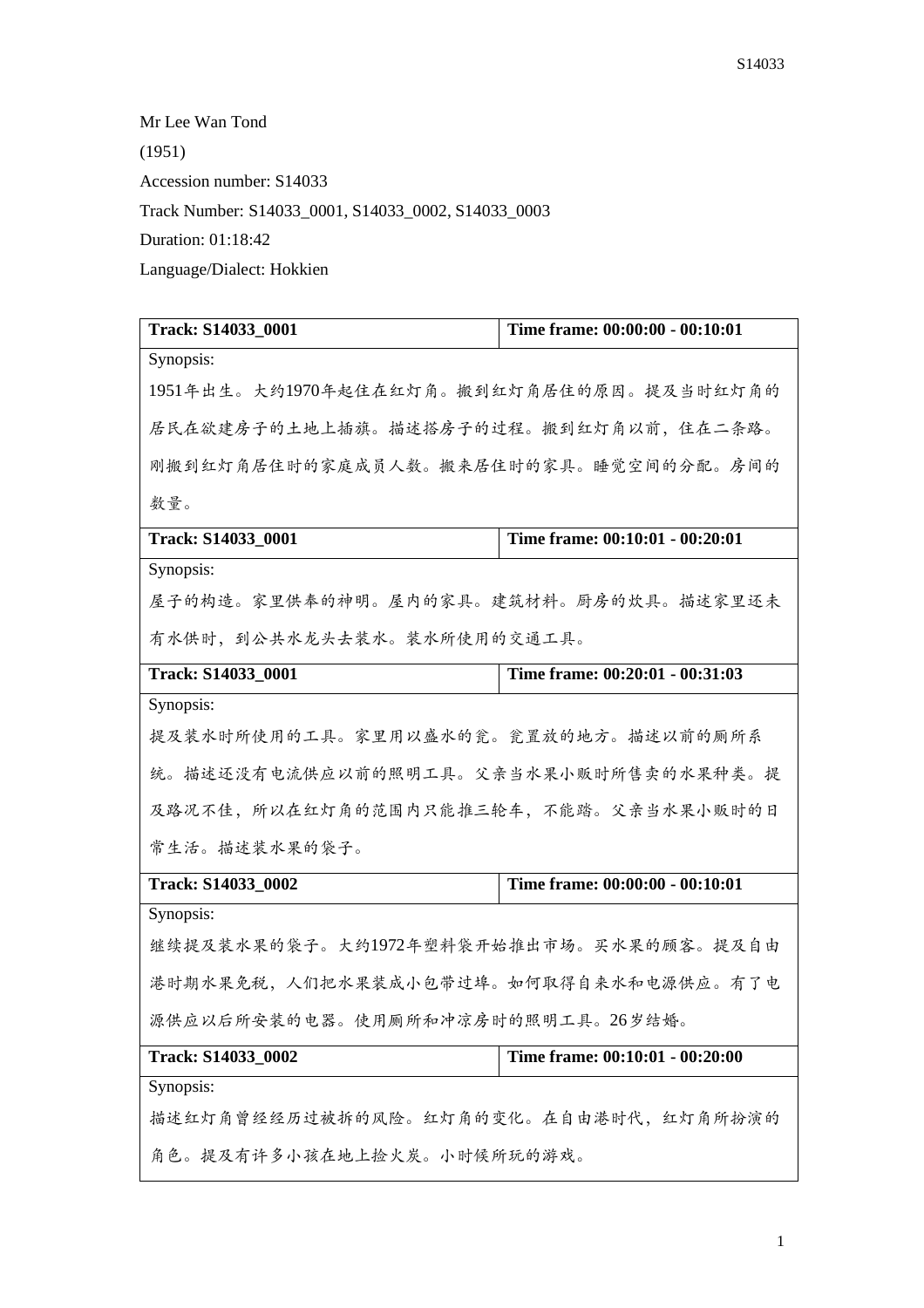| Track: S14033_0002                          | Time frame: 00:20:00 - 00:31:03 |  |
|---------------------------------------------|---------------------------------|--|
| Synopsis:                                   |                                 |  |
| 描述家里饲养鸡鸭。描述拜天公。中元节庆典。住家所面对的问题以及解决方式。玩       |                                 |  |
| 耍的地方。                                       |                                 |  |
| Track: S14033_0003                          | Time frame: 00:00:00 - 00:10:00 |  |
| Synopsis:                                   |                                 |  |
| 玻璃弹珠的玩法。结婚以后继续留在红灯角的住家居住。提及曾在家里办女儿的婚        |                                 |  |
| 礼。家里没有电视机的时候,到杂货店去看戏。50多岁时开始成为红灯角的主席        |                                 |  |
| (Penghulu)。主席的工作。会员费的用途。身为主席最挑战的事。描述十多年前桥上发 |                                 |  |
| 生火灾,共有7间房子被烧,理事会如何筹措救济金。                    |                                 |  |
| Track: S14033_0003                          | Time frame: 00:10:00 - 00:22:09 |  |
| Synopsis:                                   |                                 |  |
| 发生火灾后所做的火灾预防工作。提及乔治市入遗后不能建高楼。为何不赞成政府一       |                                 |  |
| 屋赔一屋的建议。提及对红灯角的熟悉感。红灯角地区内房屋之间互留有空间的原        |                                 |  |
| 因。该区屋外结构的改变。                                |                                 |  |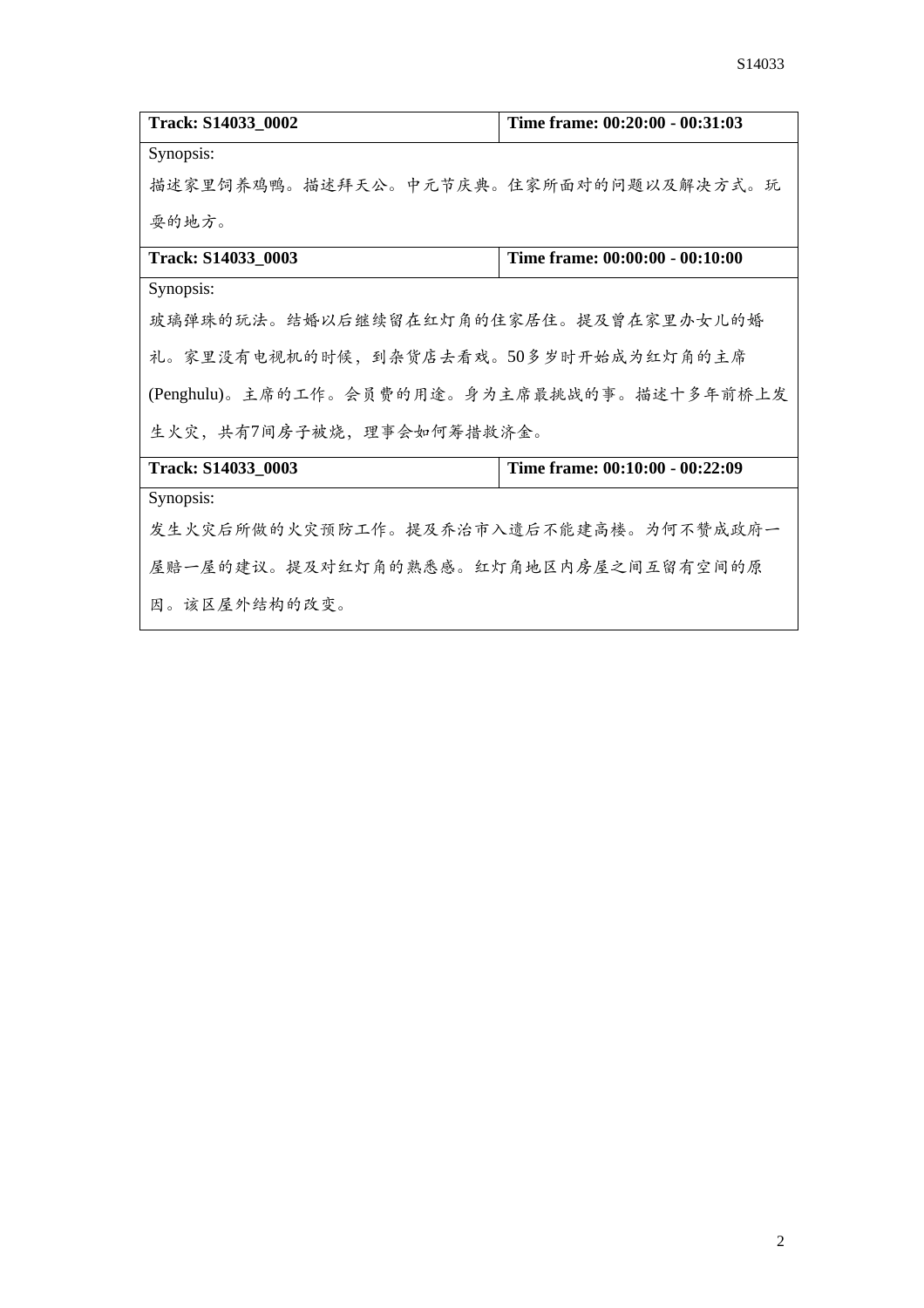Mr Lee Wan Tond (1951) Accession number: S14033 Track Number: S14033\_0001, S14033\_0002, S14033\_0003 Duration: 01:18:42 Language/Dialect: Hokkien

| Track: S14033_0001                                                                                | Time frame: 00:00:00 - 00:10:01 |  |
|---------------------------------------------------------------------------------------------------|---------------------------------|--|
| Synopsis:                                                                                         |                                 |  |
| Born in 1951. Began to stay at Reclamation Area around 1970. Reason of moving to                  |                                 |  |
| Reclamation Area. Mentioned that flags were erected by the Reclamation Area residents in          |                                 |  |
| areas they intended to build houses. Described house building process. Stayed in Nordin Street    |                                 |  |
| before moving to Reclamation Area. Number of his family members when they first moved in.         |                                 |  |
| Furniture at home when they first moved in. Allocation of sleeping spaces. The number of          |                                 |  |
| rooms.                                                                                            |                                 |  |
| Track: S14033_0001                                                                                | Time frame: 00:10:01 - 00:20:01 |  |
| Synopsis:                                                                                         |                                 |  |
| Structure of the house. Deities worshipped at home. Furniture at home. Building materials.        |                                 |  |
| Cooking tools in the kitchen. Described getting water from the public pipe when there was no      |                                 |  |
| water supply at home. Transportation used to carry water.                                         |                                 |  |
| Track: S14033_0001                                                                                | Time frame: 00:20:01 - 00:31:03 |  |
| Synopsis:                                                                                         |                                 |  |
| Mentioned tool used to carry water. Urn used at home for water storage. The placement of          |                                 |  |
| urns. Described toilet system in the past. Described lighting tools used when there was no        |                                 |  |
| electricity supply. Types of fruit sold when his father worked as a fruit seller. Mentioned the   |                                 |  |
| bad road condition enabling trishaw to only be pulled rather than to be cycled in the             |                                 |  |
| Reclamation Area. His father's daily routine as a fruit seller. Described bags for fruit packing. |                                 |  |
| Track: S14033_0002                                                                                | Time frame: 00:00:00 - 00:10:01 |  |
| Synopsis:                                                                                         |                                 |  |
| Continued mentioning about bags for fruit packing. Plastic bags were introduced in about 1972.    |                                 |  |
| Fruit customers. Mentioned fruits were tax free during the free port era, thus people used to     |                                 |  |
| pack fruits into small packages and brought them out of the island. How they obtained water       |                                 |  |
| and electricity supply. Electrical appliances installed when there was electricity supply.        |                                 |  |
| Lighting in the toilet and bathroom. Got married at 26 years old.                                 |                                 |  |